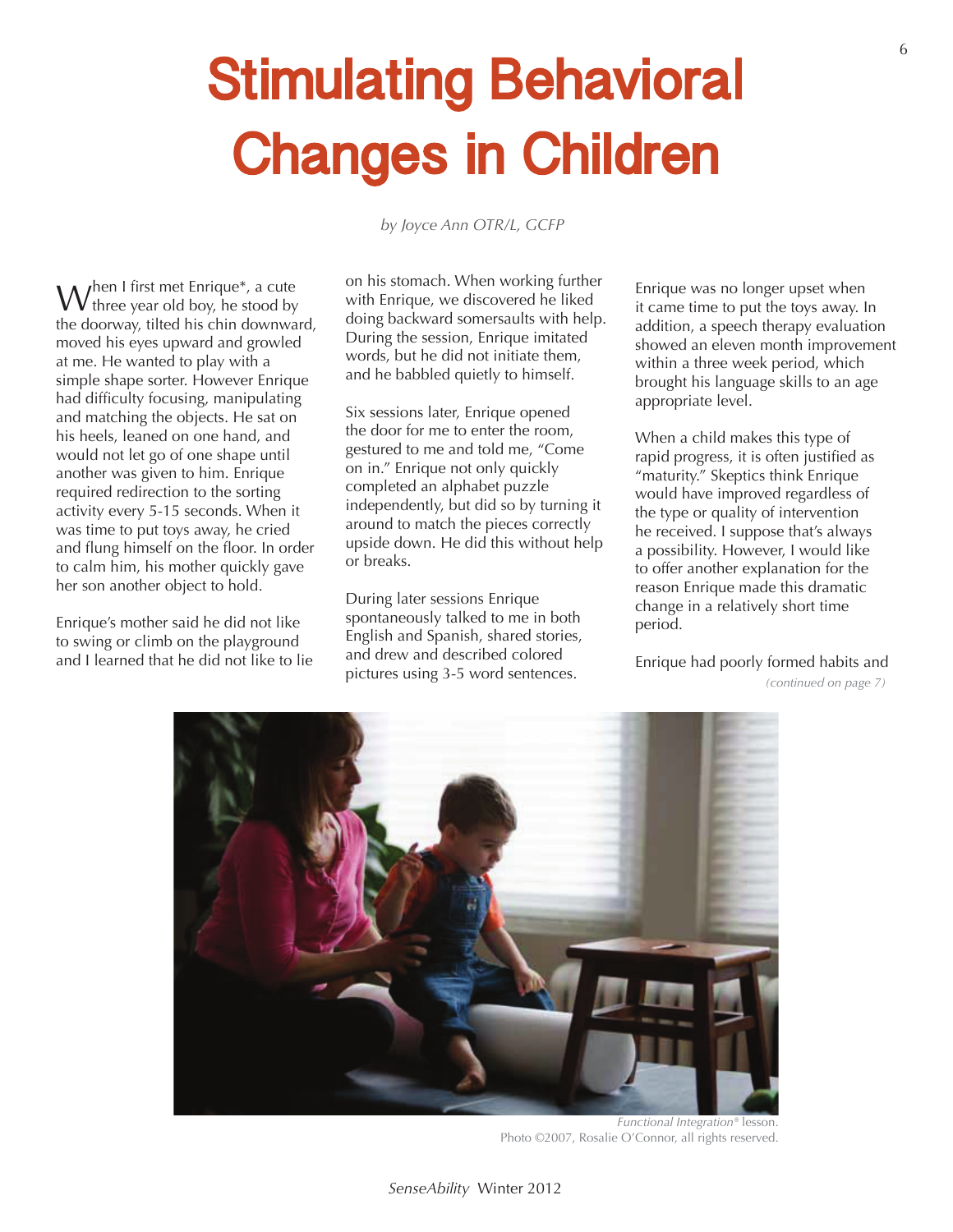## **BookStimulating Behavioral Changes**

*(continued from page 6)*

difficulty multi-tasking. His delayed fine motor skills (speech and hand function), and his inadequate attention span, were indicators of a poorly organized central nervous system. He could not group together simple tasks necessary to perform a more complex activity, such as sorting blocks into groups prior to matching them to their holes. These are tasks which require the physical abilities to look, reach, grasp, place, and release. All these tasks are actions dependent upon a well-functioning central nervous system.

As a *Feldenkrais* Practitioner, I asked the question: How were Enrique's poorly formed physical patterns of self-use affecting his overall function? He appeared to be distracted, perhaps because of his poorly organized torso, along with the rigidity in his spine, shoulders, ribcage and pelvis. This rigidity meant each action required more effort to meet with success and perhaps it distracted him from the task at hand. If a three year old child like Enrique is hindered by physical tension and rigidity, then it is no wonder that new challenges are met with growls, with the expectation of failure.

What if shifting weight with ease leaves a child free to reach with more relaxed shoulders and ease of grasp? Would this in turn leave a child freer to think and do? To answer these questions it is important to look at and understand habit.

## What is a habit and how are habits formed?

A habit is something that we do automatically and don't have to think about. It is a frequently used

brain pathway or a group of neural connections that repeatedly fire together. These neural pathways start out as separate motions and as we become more proficient, gradually, our brain groups these multiple tasks together and forms a new pathway. The familiar pattern enables us to perform complex activities. When movements become more automatic, our brain can focus on higher levels of functioning. For example, after learning to balance on a bicycle, individuals can pay attention to the streets while riding. A child who can sit comfortably in the classroom, can



Daniel and Ty. Photographer: Joyce Ann. Used with permission.

then listen to a teacher or take notes.

Many habits are wonderful and help us get through life more easily and we must rely on them. The problem begins when our habits are not useful or hurt us instead of help.

How did Enrique learn to change his habits and how did this improve his overall functioning?

I worked with Enrique through *Functional Integration*® (*FI®*) lessons, the hands-on approach to the *Feldenkrais Method*® of somatic education. Through a variety of body positions and actions, including sitting, prone, or upside down, we explored undifferentiated and differentiated movements. Most importantly, Enrique found them enjoyable.

Undifferentiated movements are more primitive movement patterns that engage larger areas of the body as a single unit. Differentiated movements separate the undifferentiated

> movements into segmental movement patterns and provide a backdrop of new sensory information. This new sensory based information provides fertile ground for the development of newer, more efficient motoric habits. Some applications of this would be as follows: Could Enrique learn to sit comfortably and rotate his torso to reach for a toy or would he need to completely shift his position, and disrupt his thought process in order to grasp the toy? Similarly, if you want to turn to look into a window while walking down the street, is that possible? Or, would

you need to stop, turn your whole body toward the window, look, and then resume your walking? Once Enrique learned to move fluidly and with less effort, these movements became more comfortable and automatic. He started to multi-task, which raised his self-confidence and allowed him to pay more attention to cognitive challenges. He sat in

*(continued on page 8)*